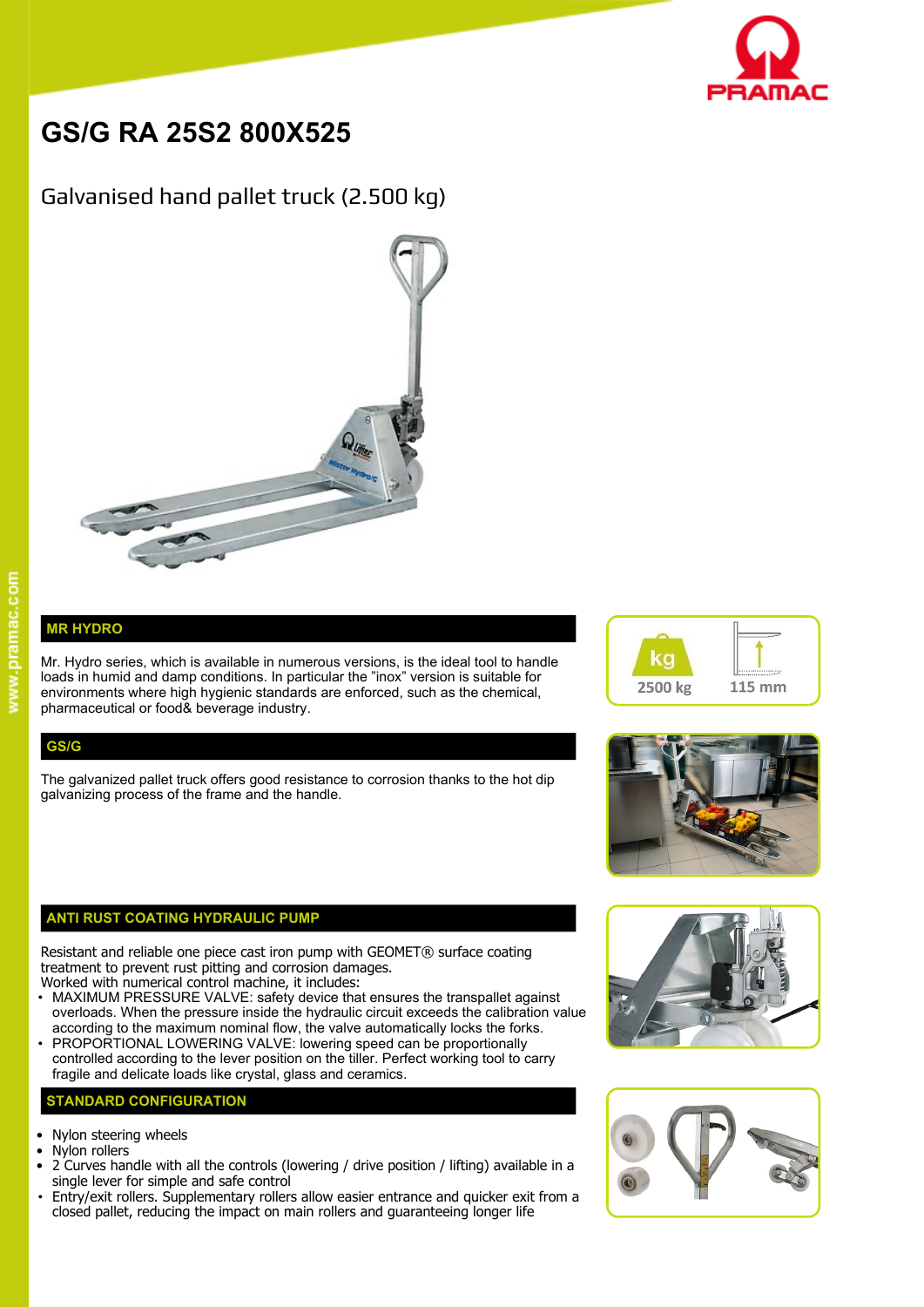|   |    | LIFTER     |
|---|----|------------|
|   |    | Manual     |
|   |    | Pedestrian |
| Q | Кg | 2500       |
| c | mm | 400        |
| x | mm | 582        |
| ν | mm | 842        |
|   |    |            |

| Weights                      |    |      |
|------------------------------|----|------|
| 2.1 Service weight           | Кg | 55   |
| 2.2 Axle load, laden rear    | Κq | 1791 |
| 2.2 Axle load, laden front   | Κg | 764  |
| 2.3 Axle load, unladen rear  | Κg | 16   |
| 2.3 Axle load, unladen front | Κq | 39   |

| <b>Tyres/Chassis</b>                         |            |    |              |
|----------------------------------------------|------------|----|--------------|
| 3.1 Tyres: front wheels                      |            |    | <b>NYLON</b> |
| 3.1 Tyres: rear wheels                       |            |    | <b>NYLON</b> |
| 3.2 Tyre size: Steering wheels - Diameter    |            | mm | 200          |
| 3.2 Tyre size: Steering wheels - Width       |            | mm | 50           |
| 3.3 Tyre size: Load rollers - Diameter       |            | mm | 82           |
| 3.3 Tyre size: Load rollers - Width          |            | mm | 82           |
| 3.5 Tyre size: rear wheels - Q.ty (X=driven) |            | nr | 2            |
| 3.5 Rear balancing axle                      |            |    | No.          |
| 3.6 Tread, front                             | <b>b10</b> | mm | 155          |
| 3.7 Tread, rear                              | b11        | mm | 375          |
|                                              |            |    |              |

| <b>Dimensions</b>                          |                |    |      |
|--------------------------------------------|----------------|----|------|
| 4.4 Lift height                            | h3             | mm | 115  |
| 4.9 Height of tiller in drive position max | h14            | mm | 1160 |
| 4.15 Height, lowered                       | h13            | mm | 85   |
| 4.19 Overall lenght                        | 11             | mm | 1200 |
| 4.20 Lenght to face of forks               | 12             | mm | 400  |
| 4.21 Overall width                         | b1             | mm | 525  |
| 4.22 Fork dimensions - Thickness           | s              | mm | 55   |
| 4.22 Fork dimensions - Width               | e              | mm | 150  |
| 4.22 Fork dimensions - Lenght              |                | mm | 800  |
| 4.25 Distance between fork arms            | b5             | mm | 525  |
| 4.32 Ground clearance, centre of wheelbase | m <sub>2</sub> | mm | 30   |
| 4.34 Aisle width                           | Ast            | mm | 1435 |
| 4.35 Turning radius                        | Wa             | mm | 1017 |

| <b>Performance data</b>   |         |    |
|---------------------------|---------|----|
| 5.2 Lifting speed laden   | strokes | 13 |
| 5.2 Lifting speed unladen | strokes | 13 |
|                           |         |    |